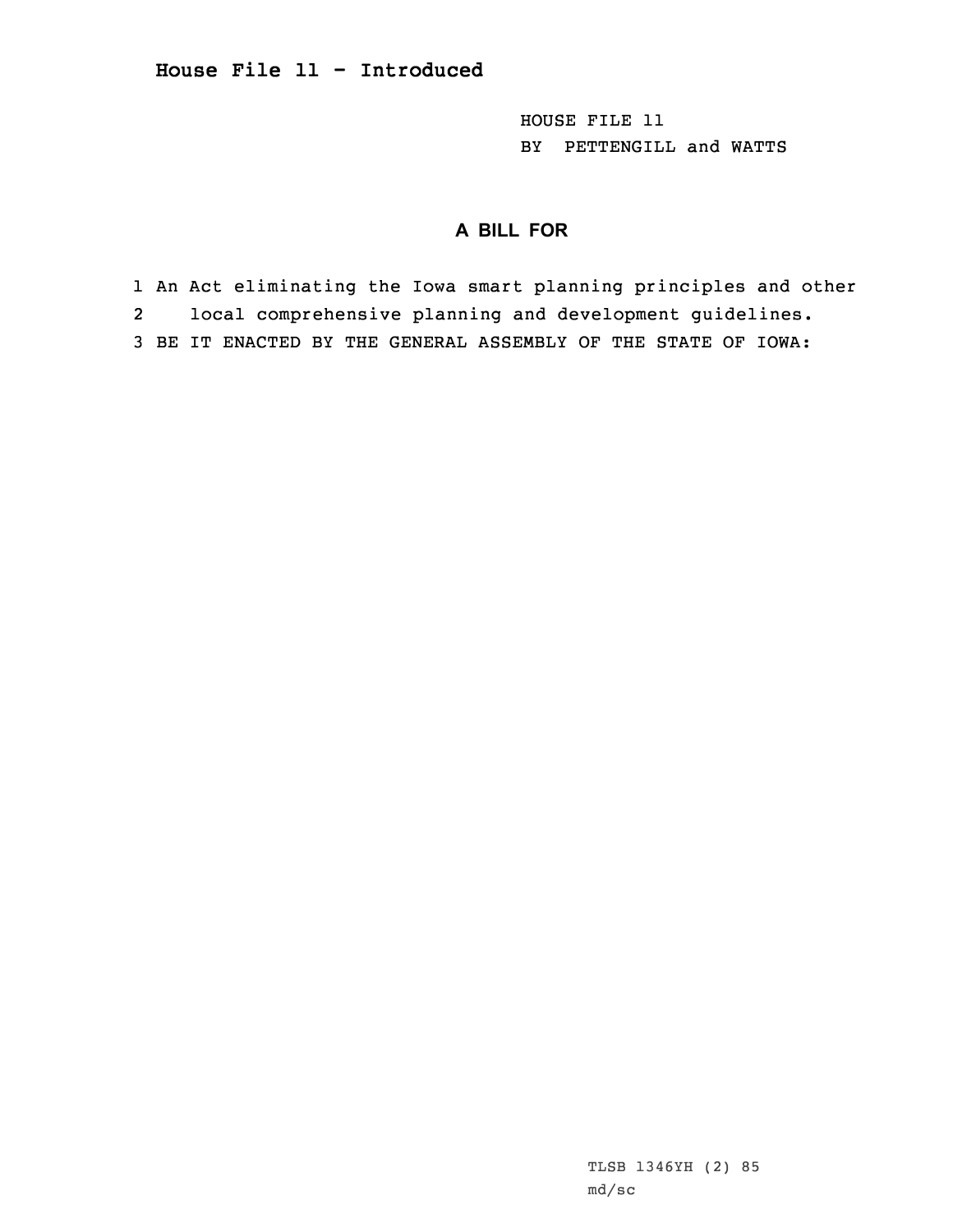1Section 1. Section 16.194A, subsection 2, Code 2013, is 2 amended to read as follows:

3 2. A city or county in this state that applies the smart planning principles and guidelines pursuant to sections 18B.1 and 18B.2 may submit an application to the Iowa jobs board for financial assistance for <sup>a</sup> local infrastructure competitive grant for an eligible project under the program, notwithstanding any limitation on the state's percentage in funding as contained in section 29C.6, subsection 17.

10 Sec. 2. Section 28I.4, subsection 1, Code 2013, is amended 11 to read as follows:

12 1. The commission shall have the power and duty to make comprehensive studies and plans for the development of the area it serves which will guide the unified development of the area and which will eliminate planning duplication and promote economy and efficiency in the coordinated development of the area and the general welfare, convenience, safety, and prosperity of its people. The plan or plans collectively shall be known as the regional or metropolitan development plan. The plans for the development of the area may include but shall not be limited to recommendations with respect to existing and proposed highways, bridges, airports, streets, parks and recreational areas, schools and public institutions and public utilities, public open spaces, and sites for public buildings and structures; districts for residence, business, industry, recreation, agriculture, and forestry; water supply, sanitation, drainage, protection against floods and other disasters; areas for housing developments, slum clearance and urban renewal and redevelopment; location of private and public utilities, including but not limited to sewerage and water supply systems; and such other recommendations concerning current and impending problems as may affect the area served by the commission. Time and priority schedules and cost estimates for the accomplishment of the recommendations 35 may also be included in the plans. The plans shall be made

-1-

LSB 1346YH (2) 85  $md/sec$  1/3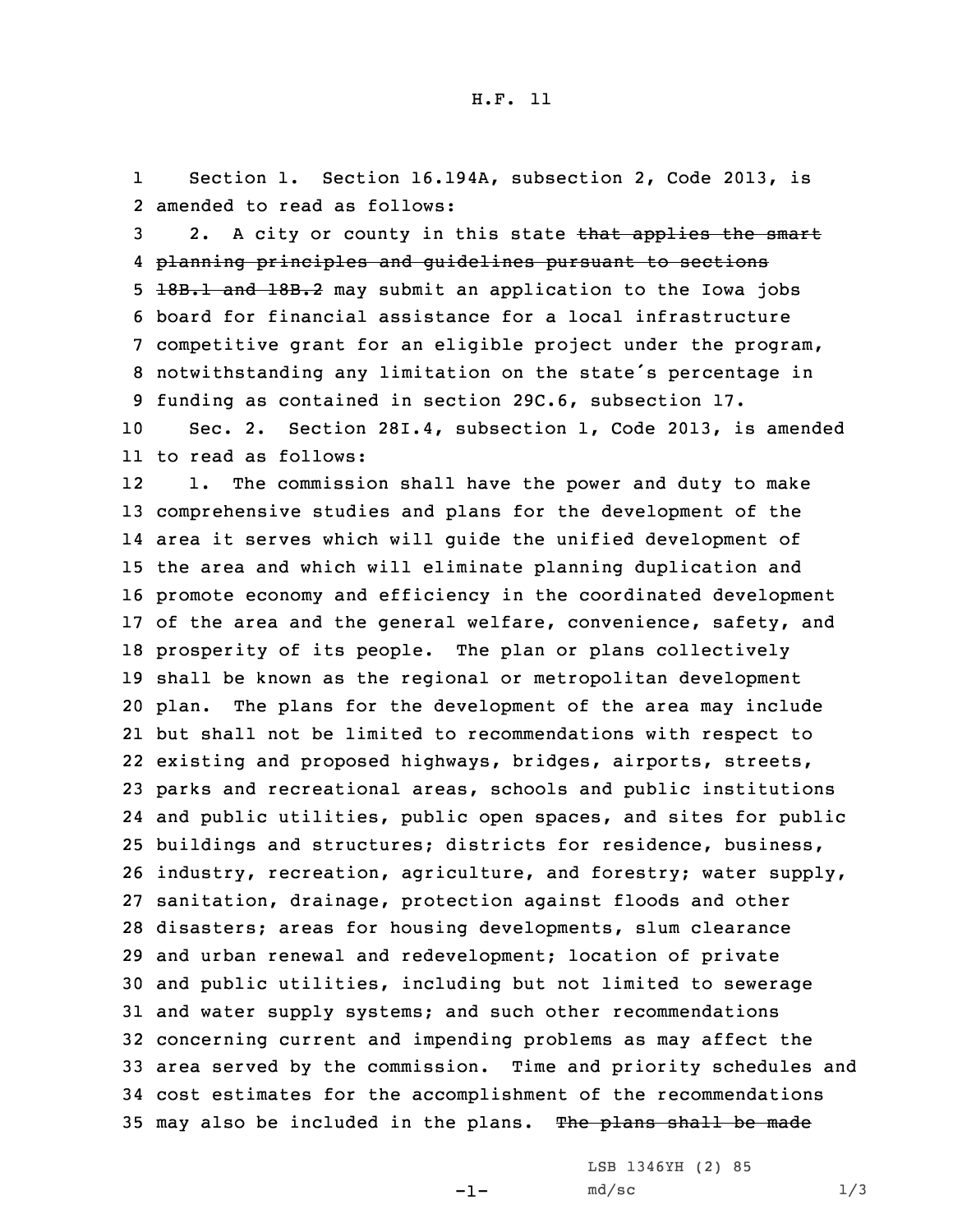## H.F. 11

 with consideration of the smart planning principles under 2 section 18B.1. The plans shall be based upon and include appropriate studies of the location and extent of present and anticipated populations; social, physical, and economic resources, problems and trends; and governmental conditions and trends. The commission is also authorized to make surveys, land-use studies, and urban renewal plans, provide technical services and other planning work for the area it serves and for cities, counties, and other political subdivisions in the area. <sup>A</sup> plan or plans of the commission may be adopted, added to, and changed from time to time by <sup>a</sup> majority vote of the planning commission. The plan or plans may in whole or in part be adopted by the governing bodies of the cooperating cities and counties as the general plans of such cities and counties. The commission may also assist the governing bodies and other public authorities or agencies within the area it serves in carrying out any regional plan or plans, and assist any planning commission, board or agency of the cities and counties and political subdivisions in the preparation or effectuation of local plans and planning consistent with the program of the commission. The commission may cooperate and confer, as far as possible, with planning agencies of other states or of regional groups of states adjoining its area.

24 Sec. 3. Section 329.3, Code 2013, is amended to read as 25 follows:

26 **329.3 Zoning regulations —— powers granted.**

 Every municipality having an airport hazard area within its territorial limits may adopt, administer, and enforce in the manner and upon the conditions prescribed by this chapter, zoning regulations for such airport hazard area, which regulations may divide such area into zones and, within such zones, specify the land uses permitted, and regulate and restrict, for the purpose of preventing airport hazards, the height to which structures and trees may be erected or 35 permitted to grow. Requiations adopted under this chapter

 $-2-$ 

LSB 1346YH (2) 85  $md/sec$  2/3